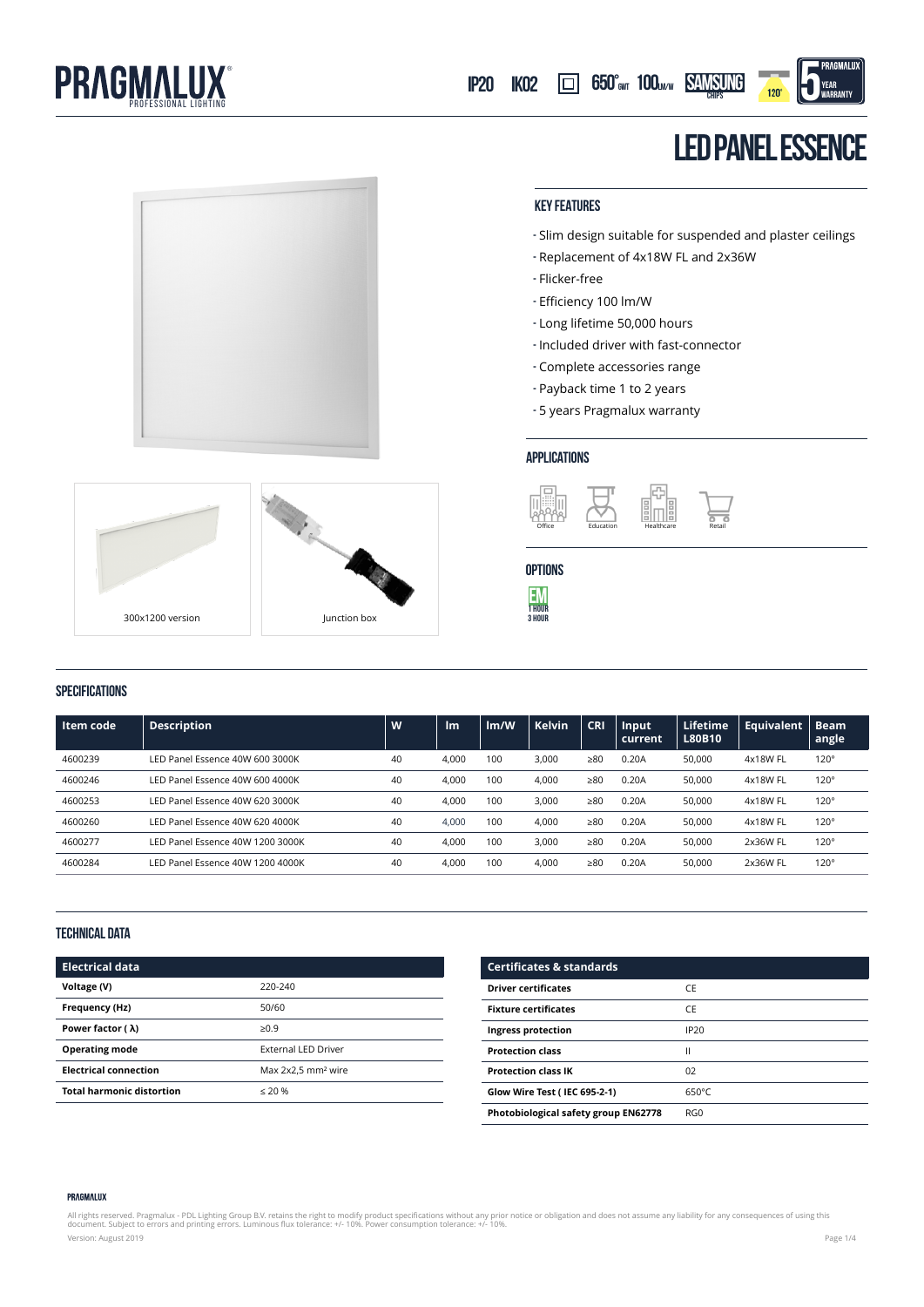| Temperatures & operating conditions |                      |  |  |  |
|-------------------------------------|----------------------|--|--|--|
| <b>Ambient temperature</b>          | $25^{\circ}C$        |  |  |  |
| <b>Operating temperature</b>        | $-15 - +40^{\circ}C$ |  |  |  |
| Storage temperature                 | $-20 - +60$ °C       |  |  |  |

| Colors & materials         |                 |
|----------------------------|-----------------|
| <b>Color (Housing)</b>     | White (RAL9003) |
| <b>Material (Housing)</b>  | Aluminum        |
| <b>Material (Diffuser)</b> | PS              |
|                            |                 |

| <b>Capabilities</b>          |                         |
|------------------------------|-------------------------|
| UGR                          | $\leq$ 22               |
| <b>Dimmable</b>              | No                      |
| <b>Type of connection</b>    | Push Terminal, 2-pole   |
| <b>LED Module replacable</b> | No                      |
| Installation                 | Through-wiring Possible |
|                              |                         |

## **Specifications Drivers**

|      | <b>Driver</b><br>Output<br>failure rate<br>at 5.000h                                                                                                                                                             | <b>Inrush</b><br>current<br><b>Ipeak</b> | <b>Inrush</b><br>current<br><b>Twidth</b> | Max. No. of<br>drivers on<br><b>MCB Type</b><br><b>B</b> 10A | Max. No. of<br>drivers on<br>MCB Type<br><b>B</b> 16A | Max No.of<br>drivers on<br><b>MCB Type</b><br>C 10A | Max. No. of<br>drivers on<br><b>MCB</b> Type<br>C 16A |
|------|------------------------------------------------------------------------------------------------------------------------------------------------------------------------------------------------------------------|------------------------------------------|-------------------------------------------|--------------------------------------------------------------|-------------------------------------------------------|-----------------------------------------------------|-------------------------------------------------------|
| 1.2A | ≤1%                                                                                                                                                                                                              | 14.4A                                    | $460\mu s$                                | 10                                                           | 17                                                    | 18                                                  | 30                                                    |
| 1.2A | ≤1%                                                                                                                                                                                                              | 14.4A                                    | $460\mu s$                                | 10                                                           | 17                                                    | 18                                                  | 30                                                    |
| 1.2A | $≤1%$                                                                                                                                                                                                            | 14.4A                                    | $460\mu s$                                | 10                                                           | 17                                                    | 18                                                  | 30                                                    |
| 1.2A | $≤1%$                                                                                                                                                                                                            | 14.4A                                    | $460\mu s$                                | 10                                                           | 17                                                    | 18                                                  | 30                                                    |
| 1.2A | $≤1%$                                                                                                                                                                                                            | 14.4A                                    | $460\mu s$                                | 10                                                           | 17                                                    | 18                                                  | 30                                                    |
| 1.2A | ≤1%                                                                                                                                                                                                              | 14.4A                                    | $460\mu s$                                | 10                                                           | 17                                                    | 18                                                  | 30                                                    |
|      | LED Panel Essence 40W 600 3000K<br>LED Panel Essence 40W 600 4000K<br>LED Panel Essence 40W 620 3000K<br>LED Panel Essence 40W 620 4000K<br>LED Panel Essence 40W 1200 3000K<br>LED Panel Essence 40W 1200 4000K | current                                  |                                           |                                                              |                                                       |                                                     |                                                       |

## **Dimensions**



## **Accessories**

| Item code | <b>Description</b>                       |         |         |         |         |         |
|-----------|------------------------------------------|---------|---------|---------|---------|---------|
| 4600369   | LED Panel Surface Mounted Kit 600        |         |         |         |         |         |
| 4600376   | LED Panel Surface Mounted Kit 620        |         |         |         |         |         |
| 4600383   | LED Panel Surface Mounted Kit 1200       |         |         |         |         |         |
| 4600406   | LED Panel Surface Mounted Kit Quick 600  | 4600369 | 4600376 | 4600383 | 4600406 | 4600413 |
| 4600413   | LED Panel Surface Mounted Kit Quick 620  |         |         |         |         |         |
| 4600420   | LED Panel Surface Mounted Kit Quick 1200 |         |         |         |         |         |
| 4600437   | LED Panel Suspension Kit                 |         |         |         |         |         |
| 4600444   | LED Panel Mounting Clips 600/620 (4pcs)  |         |         |         |         |         |
| 4600451   | LED Panel Safety Cable 1M                |         |         |         |         |         |
|           |                                          | 4600420 | 4600437 | 4600444 | 4600451 |         |

#### PRAGMALUX

All rights reserved. Pragmalux - PDL Lighting Group B.V. retains the right to modify product specifications without any prior notice or obligation and does not assume any liability for any consequences of using this<br>docume Version: August 2019 Page 2/4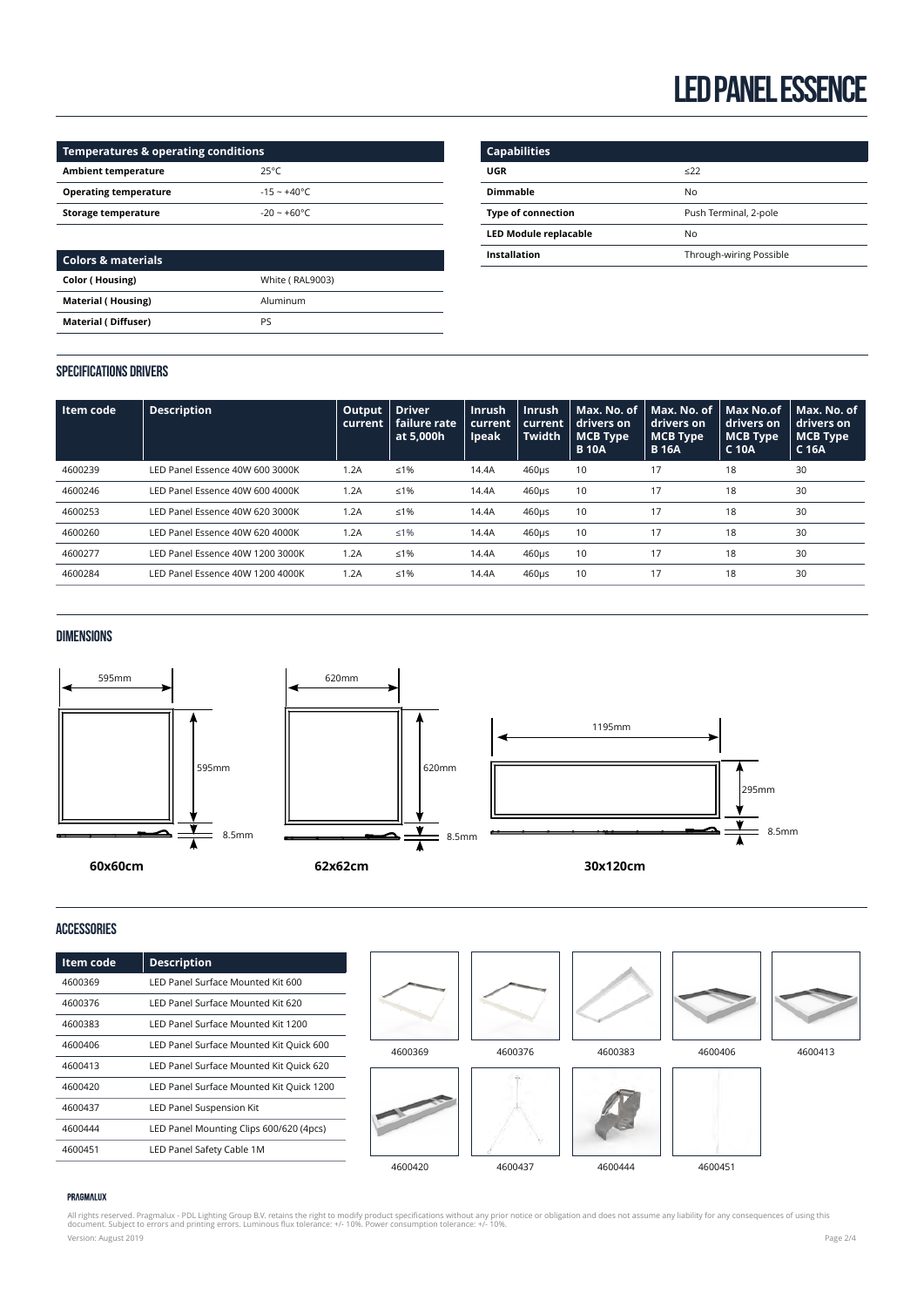### **photometric specifications**

#### **LED Panel Essence 40W 600 3000K**



**0.5**

**Cone Diagram**

**1.0 1.5 2.0 2.5 3.0 Distance(m)**

**0.5**

**Cone Diagram**

**1.0 1.5 2.0 2.5 3.0 Distance(m)** **1.02 0.84 2.05 1.67**

**3.07 2.51 4.10 3.34 5.12 4.18 6.15 5.02**

**1.02 0.84 2.05 1.67**

**3.07 2.51 4.10 3.34 5.12 4.18 6.15 5.02** **E(0°) E(C90) E(C0) 7479 1350 1691 45.7° 39.9° 337 423 45.7° 39.9° E(0°) E(C90) E(C0) 150 188 45.7° 39.9° E(0°) E(C90) E(C0) 84 106 45.7° 39.9° E(0°) E(C90) E(C0) 54 68 45.7° 39.9° E(0°) E(C90) E(C0)**

**208 37 47 45.7° 39.9° E(0°) E(C90) E(C0)**

**E(0°) E(C90) E(C0) 7479 1350 1691 45.7° 39.9° 337 423 45.7° 39.9° E(0°) E(C90) E(C0) 150 188 45.7° 39.9° E(0°) E(C90) E(C0) 84 106 45.7° 39.9° E(0°) E(C90) E(C0) 54 68 45.7° 39.9° E(0°) E(C90) E(C0)**

**208 37 47 45.7° 39.9° E(0°) E(C90) E(C0)**

**Cone Diameter(m) Illuminace(lx)**

**Cone Diameter(m) Illuminace(lx)**

#### **LED Panel Essence 40W 620 3000K**



#### **LED Panel Essence 40W 1200 3000K**





**LED Panel Essence 40W 600 4000K**



| 0.5         | 1.02<br>0.84     | E(0*)<br>E(C90) 45.7*<br>E(CO)<br>39.9°    | 7479<br>1350<br>1691 |
|-------------|------------------|--------------------------------------------|----------------------|
| 1.0         | 2.05<br>1.67     | $E(0^*)$<br>E(C90) 45.7*<br>E(CO)<br>39.9° | 1870<br>337<br>423   |
| 1.5         | 3.07<br>2.51     | $E(0^*)$<br>E(C90) 45.7*<br>E(C0)<br>39.9° | 831<br>150<br>188    |
| 2.0         | 4.10<br>3.34     | E(0*)<br>E(C90) 45.7°<br>E(CO)<br>39.9°    | 467<br>84<br>106     |
| 2.5         | 5.12<br>4.18     | E(0*)<br>E(C90) 45.7*<br>E(CO)<br>39.9°    | 299<br>54<br>68      |
| 3.0         | 6.15<br>5.02     | E(0*)<br>E(C90) 45.7*<br>39.9*<br>E(CO)    | 208<br>37<br>47      |
| Distance(m) | Cone Diameter(m) | Illuminace(b:)                             |                      |

**LED Panel Essence 40W 620 4000K**



**LED Panel Essence 40W 1200 4000K**





| Cone Diagram |                  |                                         |                  |
|--------------|------------------|-----------------------------------------|------------------|
|              |                  | $E(0^*)$                                | 7479             |
|              | 1.02             | E(C90) 45.7°                            | 1350             |
| 0.5          | 0.84             | E(CO)<br>39.9°                          | 1691             |
|              |                  |                                         |                  |
|              | 2.05             | E(0*)                                   | 1870<br>337      |
| 1.0          | 1.67             | E(C90) 45.7*<br>E(C0)<br>39.9°          | 423              |
|              |                  |                                         |                  |
|              |                  | $E(0^*)$                                | 831              |
|              | 3.07             | E(C90) 45.7*                            | 150              |
| 1.5          | 2.51             | E(C0)<br>39.9°                          | 188              |
| 2.0          | 4.10<br>3.34     | E(0*)<br>E(C90) 45.7*<br>E(C0)<br>39.9° | 467<br>84<br>106 |
|              |                  |                                         |                  |
|              |                  | $E(0^*)$                                | 299              |
|              | 5.12             | E(C90) 45.7*                            | 54               |
| 2.5          | 4.18             | 39.9*<br>E(CO)                          | 68               |
|              |                  | $E(0^*)$                                | 208              |
|              | 6.15             | E(C90) 45.7*                            | 37               |
| 3.0          | 5.02             | 39.9*<br>E(C0)                          | 47               |
| Distance(m)  | Cone Diameter(m) | Illuminace(b:)                          |                  |

#### **Packaging information**

| l Item code | <b>Description</b>               | Single box                |            |                            | <b>Master carton</b>      |            |  |  |
|-------------|----------------------------------|---------------------------|------------|----------------------------|---------------------------|------------|--|--|
|             |                                  | Dimensions(LxWxH)<br>(mm) | Weight(kg) | Units per<br>master carton | Dimensions(LxWxH)<br>(mm) | Weight(kg) |  |  |
| 4600239     | LED Panel Essence 40W 600 3000K  | 625x38x695                | 2.9        | 4                          | 710x170x645               | 12.8       |  |  |
| 4600246     | LED Panel Essence 40W 600 4000K  | 625x38x695                | 2.9        | 4                          | 710x170x645               | 12.8       |  |  |
| 4600253     | LED Panel Essence 40W 620 3000K  | 625x38x695                | 2.9        | 4                          | 710x170x645               | 12.8       |  |  |
| 4600260     | LED Panel Essence 40W 620 4000K  | 625x38x695                | 2.9        | 4                          | 710x170x645               | 12.8       |  |  |
| 4600277     | LED Panel Essence 40W 1200 3000K | 1300x38x325               | 3          | 4                          | 1315x170x345              | 13         |  |  |
| 4600284     | LED Panel Essence 40W 1200 4000K | 1300x38x325               | 3          | 4                          | 1315x170x345              | 13         |  |  |

#### PRAGMALUX

All rights reserved. Pragmalux - PDL Lighting Group B.V. retains the right to modify product specifications without any prior notice or obligation and does not assume any liability for any consequences of using this<br>docume Version: August 2019 Page 3/4

# **Cone Diameter(m) Illuminace(lx)**